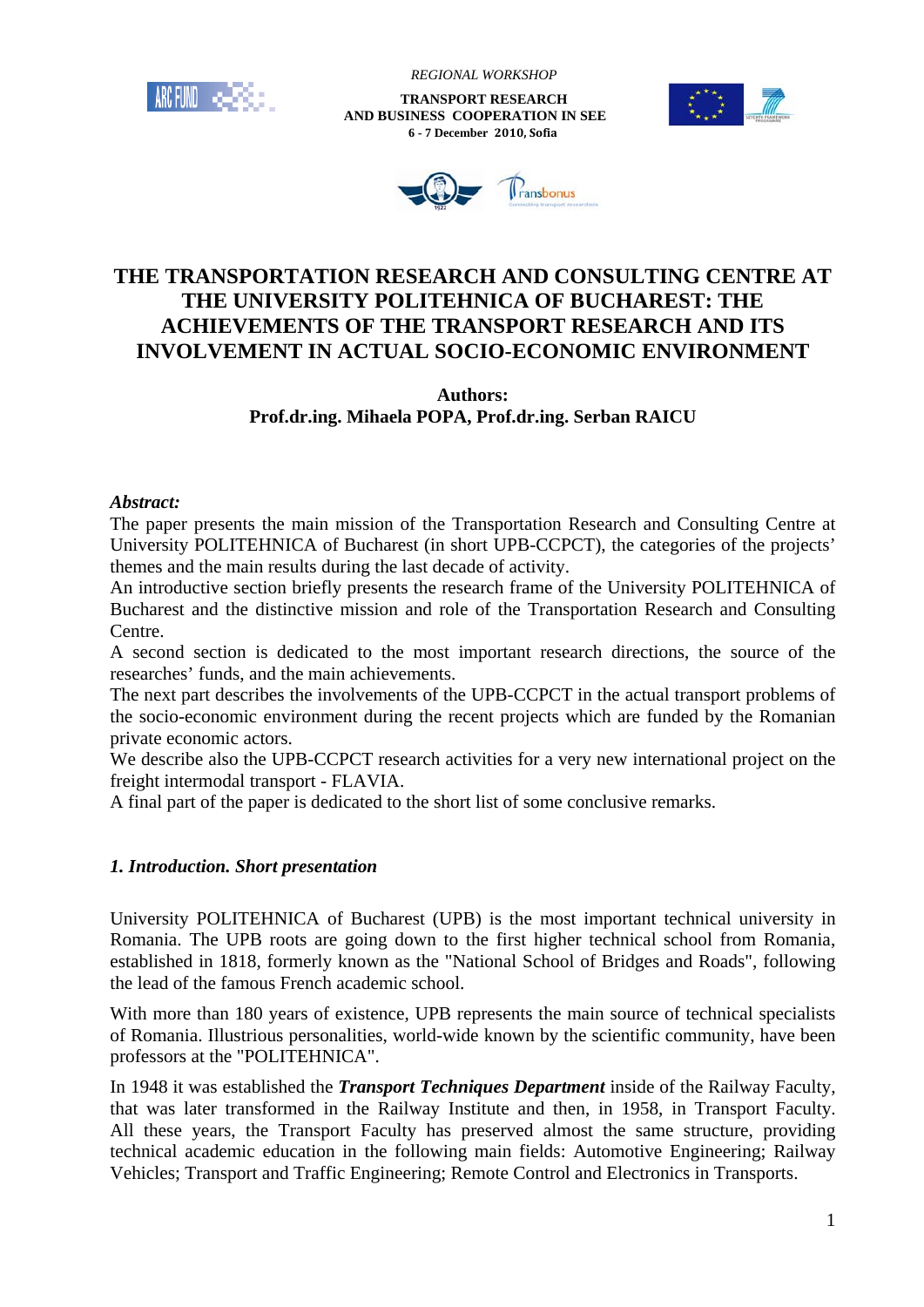In this frame, the Chair of **Transport, Traffic and Logistics** (the actual name of the Transport Techniques Department) has responsibilities for, and manages the following academic programs:

- Transport and Traffic Engineering (B.Sc. 4 years with 8 semesters),
- Transport Logistics (M.Sc. 2 years with 4 semesters),
- Urban Transport and Traffic (M.Sc. 2 years with 4 semesters),
- Transport Management (M.Sc. 2 years with 4 semesters),
- Logistics (long life training 6 months per year),
- Transport Engineering doctoral program

# and coordinates the research activity into the **Transportation Research and Consulting Centre (UPB-CCPCT).**

The Chair of TRANSPORT, TRAFFIC AND LOGISTICS, from Transport Faculty provides to its graduates the main competences, as follows, but not only**:**

- Transport and traffic activities management for goods and people
- Integrated logistic systems, city logistics
- IT technologies assisting transport and traffic processes
- Technical, economic and financial assessment of transport systems development projects
- Transport marketing and competition studies

We provide the academic courses, practical activities and, carry out research works in our laboratory:

- Laboratory of Transport Systems
- Laboratory of Transport Technologies
- Laboratory of Computer Programming and Transport Informatics
- Laboratory of GIS/GPS Systems
- Laboratory of Logistics and Multimodal Transport

In 2007, the B.Sc. program "Transport and Traffic Engineering" was examined by the Romanian Agency for Quality Assurance in Higher Education – ARACIS, regarding to rank the all the Romanian universities and their offered academic programs, and the result was the highest possible.

**Research activities** in University POLITEHNICA of Bucharest is coordinated under the Faculty and Chairs/Departments Authority (having their own financial accounting system) but under the University legal authority. There are also large international projects involving the majority of the departments and chairs of our university. UPB academic community (about 1500 teachers) carries out many scientific research programs and projects that confer it not only appreciation and professional reputation, but also the quality of its teaching steps and the premise of its participation in realizing an information society within the higher education European space through knowledge creation. Since 2000, UPB research activity was carried out for 126 international projects. UPB has clearly demonstrated its ability to participate in research projects regarding transport systems sustainable development and better servicing communities' interests. By developing multidisciplinary research and training in the transportation field, UPB plays an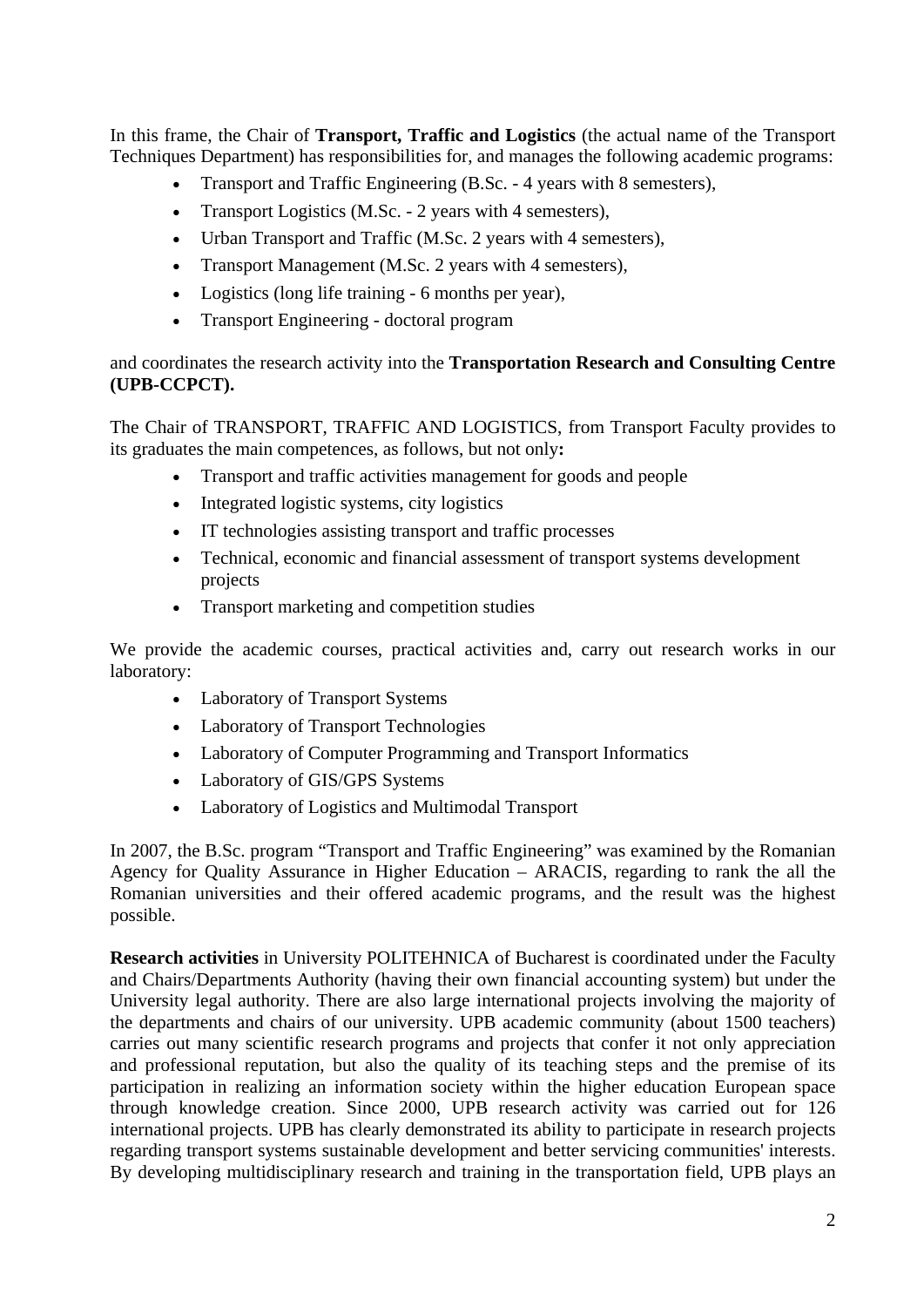important role in scientific and technological transfers from the academic community to industry and public organizations.

The Transport Faculty coordinates the following three research centers:

- Transportation Research and Consulting Centre UPB-CCPCT,
- Research, Design, Service & Consulting Centre in Automotive Engineering Domain,
- Research, Design, Service & Consulting Centre in Transport Electronics Domain

The **Transportation Research and Consulting Centre (UPB-CCPCT)** is a research unit under the University POLITEHNICA of Bucharest jurisdiction, and under the Chair of Transport, Traffic and Logistics scientific and administrative control. All the teaching staff is involved into the research activities under the UPB-CCPCT.

Fundamental mission of the UPB-CCPCT research activities is to obtain the sustainable solutions for the transport systems development according to the increasing quality needs (safety, security, time, commodity, comfort, punctuality, flexibility, etc.), taking into consideration the actual and provisional technological alternatives, the various restrictions (in terms of materials, energy consumption, human resources, financial resources, environmental protection, nonrenewable resources), and the integration and cohesion needs of the socio-economic increasing space to the European and global level.

# **2. Research directions at UPB-CCPCT**

According to the above mentioned mission, our researches are structured into the thematic direction, as follows:

- **Land-use and transport integration** according to the sustainable development requests (the impact of the interaction between transportation and the land-use planning/ urbanism on the social mobility and mobility pattern; strategically decision making of the transport infrastructure development/ modernization taking into consideration the pluri-relations specificities of the technical infrastructure of the society),
- **Multimodal transport solutions** in order to reduce the resources consumption, to limit the external effects of the transport services (in terms of: infrastructures, vehicles, equipments, technologies) and to assure the inter-operability of the regional, national and European networks,
- **Increasing of the traffic safety and transport security** (technical solutions for the active and passive safety, adequate to the behavioral particularities; assessments of the risk, accident costs, and lost of goods quality),
- **Car traffic congestion diminishing** in dense urban areas and assessment of the external effects of the car congestion, in relation with the following direction:
- **Improving of the urban public transport** to increase the attractivity of the public transport services for a easy modal shift from car to mass-transit in large urban areas,
- **Promoting of the quality management system** to have a good and equitable competitive environment on the transportation market. An important part of this direction is devoted to the assessment of the transport service quality.

In order to accomplish its mission, UPB-CCPCT uses new technologic and scientific achievements as follows: GIS/GPS systems for the logistics – of supply and distribution; mathematical and computer simulation models, techniques of artificial intelligence etc;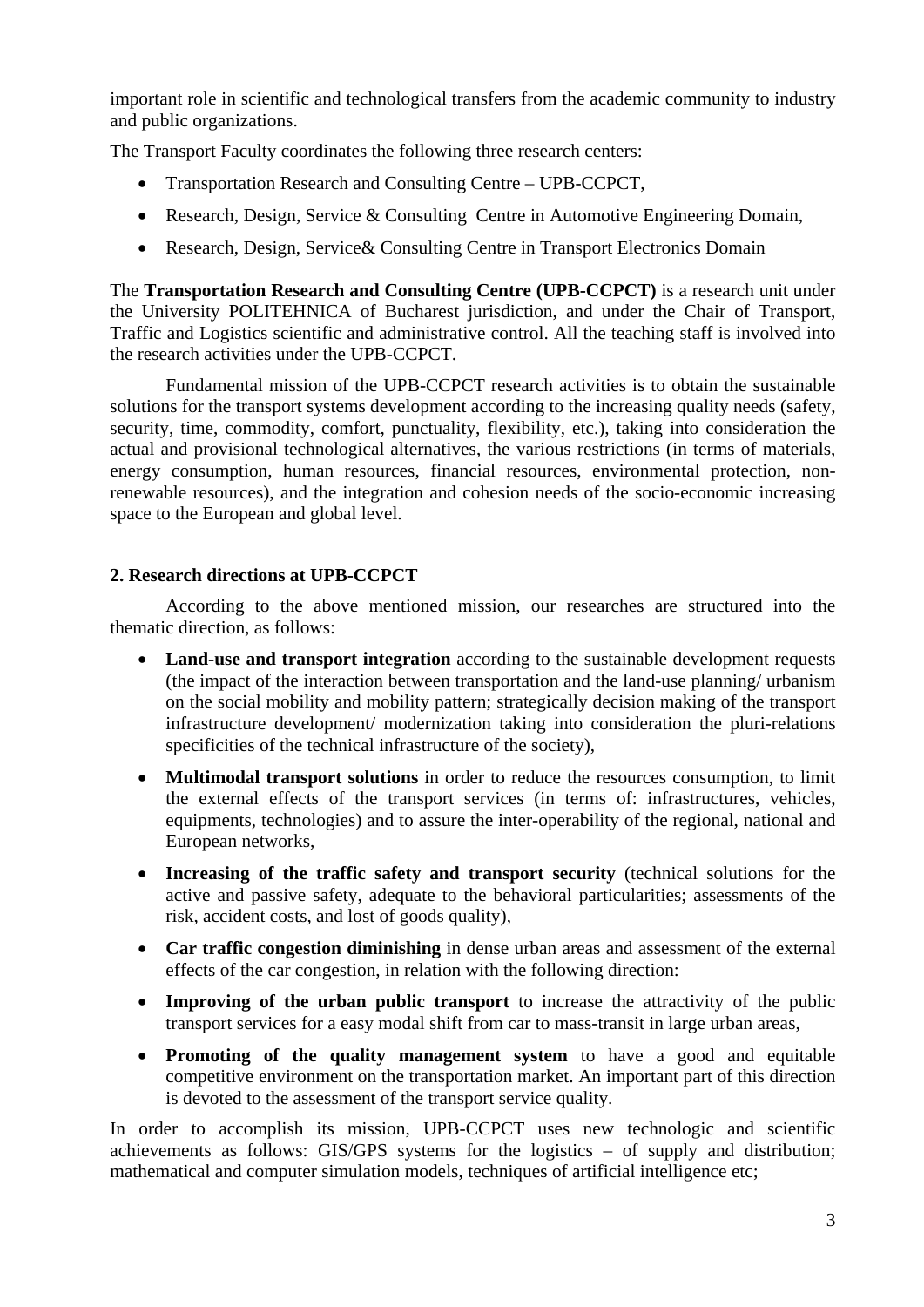The Romanian national budget supports (or supported) several of the UPB-CCPCT research projects, in a competitive way, using funding programs as follows:

- Romanian National Frame Program of Research, Development and Innovation (PNCDI),
- Romanian National University Research Council program (CNCSIS),
- Romanian National Program of the Excellency Research (CeEx) especially set up to prepare the Romanian researchers for the European research into the FP7.

Apart from the UPB-CCPCT research activities, the teaching staff of the Transportation, Traffic and Logistics Chair is involved into large international projects, by side with other faculties in energy, mechanical, automation & computer science engineering domains solving some of the actual transport problems.

Moreover, important actors of the Romanian business environment use and financially support the researches results of the UPB-CCPCT research team.

UPB-CCPCT promotes an **interdisciplinary approach** to find adequate solutions and, as a consequence, it has some special relationships with partners, as follows:

- "Ion Mincu" University of Architecture and Urbanism,
- University of Bucharest, Geography Faculty,
- "URBANPROIECT" Research and Urban Planning Institute,
- Romanian Academy of Technical Science,
- Bucharest Municipality,
- Romanian Transport Ministry and Infrastructure,
- National Railway Operators,
- Bucharest Surface Transport Operator (RATB),
- Bucharest Subway Operator (Metrorex),
- Romanian Railway Authority –AFER,
- Romanian Police- Traffic Police Directorate.

In the above paragraph we present a selective list of the research grants and projects accomplished in last years in the **surface transport domain**, funded especially by the Romanian public funds:

- **ECOSED** *Civic education for selective waste collection in univerities* **–**, funded National Frame Programme of Research, Development and Innovation PNCDI, 2008-2011;
- **TRANSINDEV**  Strategically decisions modeling of the transport infrastructure development – grant from the Romanian National University Research Council program - CNCSIS, 2006-2008;
- **TRANSILF**  *Planning and design of the passengers public transport in Ilfov County and Bucharest suburbs***,** beneficiary: Ilfov County Prefecture, 2007
- **TERITRANS** *Interdisciplinary and convergent solutions for land use and transport system structuring toward sustainable development and life quality improvement* – beneficiary: the Romanian Ministry of Research by the National Program of Excellency Research – CeEx, 2006-2007;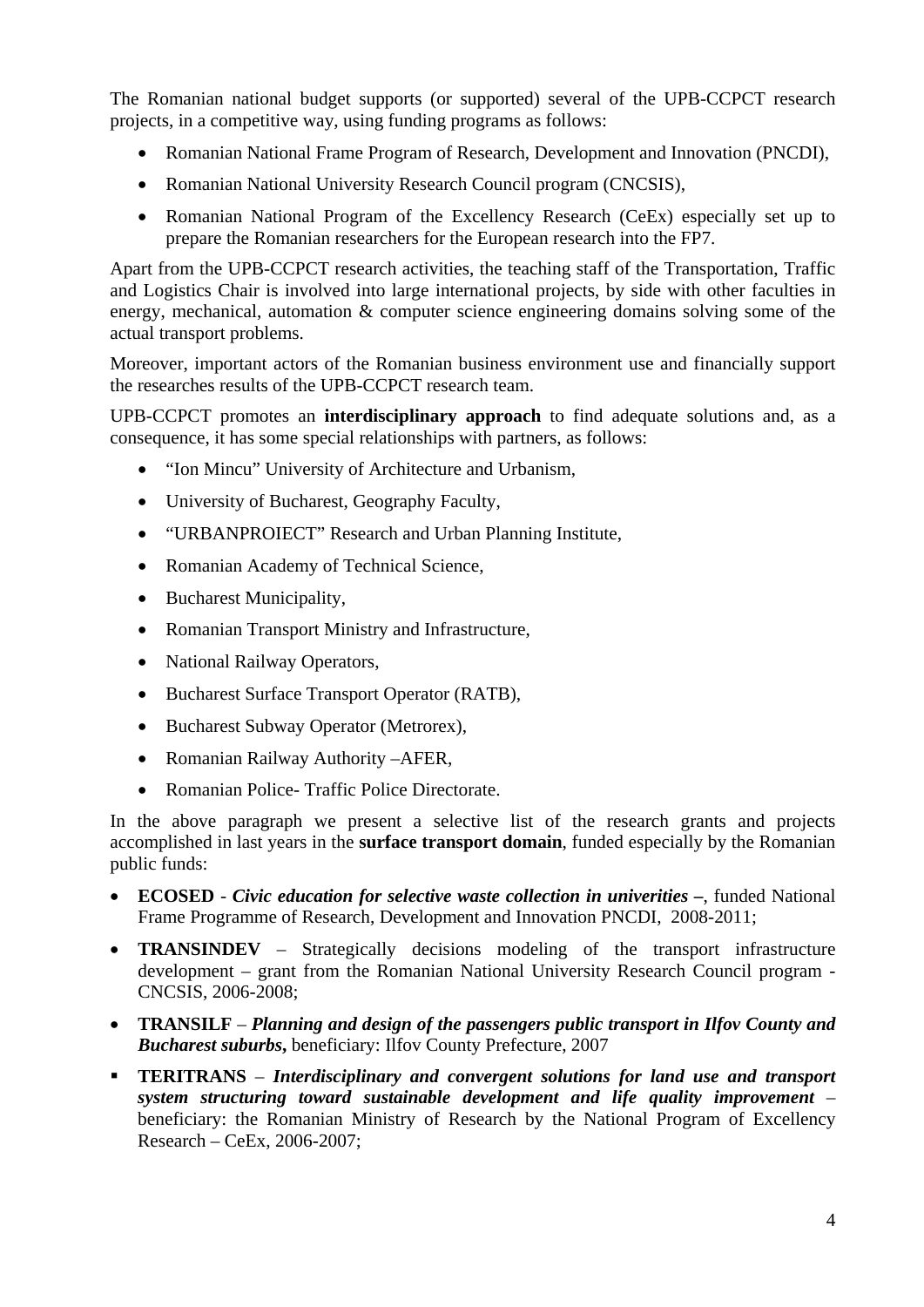- **MODUR** *Promoting sustainable mobility in Bucharest metropolitan area* beneficiary: the Romanian Ministry of Research by the National Program of Excellency Research – CeEx, 2006-2007
- **•** DANUBE *Encouraging modal shift and decongesting transport corridors by intermodality improvement of the Danube Rivers* - beneficiary: the Romanian Ministry of Research by the National Program of Excellency Research – CeEx, 2006-2007
- **COPALOVA**  *Correlations between the structure and the number of locomotive and wagons active fleet in the rail freight transport* - beneficiary: the Romanian Ministry of Research by the National Program of Excellency Research – CeEx and the Ministry of Transport, 2005-2006
- **VIRTLOG**  *Researches on a virtual logistic platform for structuring Romanian logistics* - beneficiary: the Romanian Ministry of Research by the National Frame Program of Research, Development and Innovation –PNCDI, 2005-2006
- **TRANSATRACT**  *Solutions to increase urban transit attractiveness. The Bucharest case* – beneficiary: the Romanian Ministry of Research by the National Frame Program of Research, Development and Innovation –PNCDI, 2005-2006
- **TRANSURBAN**  *Urban transport system for uncovered spaces in Bucharest area* beneficiary: the Romanian Ministry of Research by the National Frame Program of Research, Development and Innovation –PNCDI, 2005-2006
- **TRANSNETREL** *Researches on transport network reliability* grant from the Romanian National University Research Council program – CNCSIS, 2004-2006
- **CONURB** *Convergent solution for decreasing congestion and pollutant effects of the traffic in large urban areas*, beneficiary: the Romanian Ministry of Research, priority project in Land Use and Transportation National Research Program (AMTRANS), 2002- 2004
- **TRANSLOG**  *From integrating transport means according to the socio economic environment to the logistics* – World Bank Grant, 2000
- **TRIBUSE** *Public transport development in Ilfov County correlated with public transport in Bucharest Municipality and with socio-economic environment features*, Romanian National Agency for Science and Technology, 1999-2000.

From the *social perspective*, the **main achievements** of the UPB-CCPCT research activities are: - important support for the decision makers at different decision levels, especially for the transport administration,

- support for the regulatory framework in transport fields,
- knowledge improvement in transport field,
- actual applied solutions in traffic and transportation,

- improvements of the several university syllabuses of the existing curricula in transport engineering,

- new transport curricula development (Transport Management, M.Sc. as complementary program – 4 semesters-120 ECTS),

- improvement of the authorities' confidence related to the transport university research,
- authorities' warning about the contemporary problems in traffic and transportation.

Another list (non-exhaustive one) of the main achievements, *from the very individual perspective*, in relation with each of the UPB-CCPCT's staff, can be the following:

- understanding the actual needs of the graduates on the employment market,
- valuable improvements of the didactical materials for students,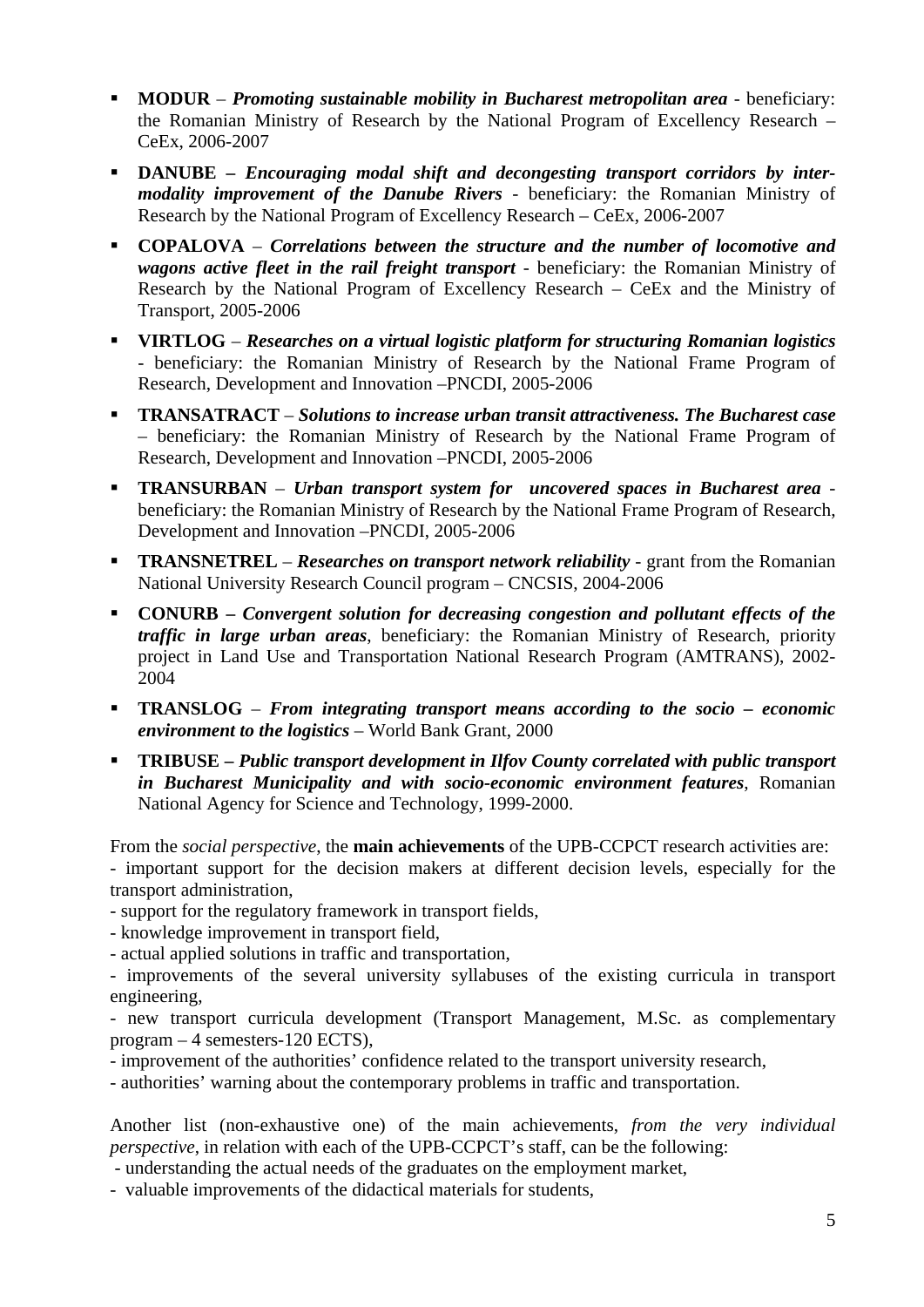- new research ideas and new projects proposals and as a consequence, financial gains for researchers,

- new valuable articles and books (according to the Romanian law, obtaining the full-professor title imply four articles published by the most prestigious International Magasines or Journals, indexed into ISI Thompson databases or another famous indexed internationala databases).

#### **3. University researches and private business**

UPB-CCPCT collaborates (or collaborated) with several important economic actors in order to solve their transport problems, but also in order to facilitate the take-over process for the some suburban or rural passengers transport services.

In this respect we mention here some selected projects as follows:

- *Arad county transport lines for passengers*, 2010 (consulting project for take-over process for some inter-cities transport lines),
- *Improving car traffic access to the large hypermarkets plaza located in Southern area of Bucharest*, 2010
- *Sustainable transport services for the all PETROM-OMV operative staff giving the new Head Quarter location*, 2009 (solutions for the employees daily commuting from around Bucharest area and for the Ploiesti-Bucharest commuting line),
- *Solutions for the passenger transport services in Dolj County/Region*, 2009 (consulting project for take-over process for some inter-cities transport lines)
- *Contract for Consultants' Services on Management Assistance and Institutional Development Requirement for the Railway Modernization Project of Bucharest-Constanta Line,* for Oak Leaf International, Inc., agent al PADECO CO. Ltd.,2004.

The involvement of the UPB-CCPCT in the actual business environment revealed some difficulties related to the following aspects:

- the missing precise databases with new and confident information in respect to the socio-economic characteristics of the activities,
- difficult access to the real financial data of the economic actor (some secret data),
- sometimes, lack of confidence for scientific solutions
- some pressures from the economic actor side for a certain solution, even if it is not valuable and provided by the study,
- economic actors' magnified opinion about the advantages of the car usage and difficult understanding of the sustainable transport solutions, for example: underground or mass-transit lines, car-sharing or car-pooling, etc.

The main conclusion of the UPB-CCPCT analyses of those difficulties was that: *we have to make a hard and aggressive promotion of our projects and the finding solution, in order to improve economic actors' attitude about the scientific solutions provided by the experts*.

### **4. FLAVIA project or the UPB-CCPCT's involvement on the transport business**

**F**reight and **L**ogistics **A**dvancement in Central/South-East Europe - **V**alidation of trade and transport processes, **I**mplementation of improvement actions, **A**pplication of co-coordinated structures – in short - FLAVIA project (funded by the European Regional Development Fund) addresses the following problems in freight transport (http://www.flavia-online.de/):

• Modal split of rail and inland waterway dropped down despite of increased volumes

• Increasing road congestions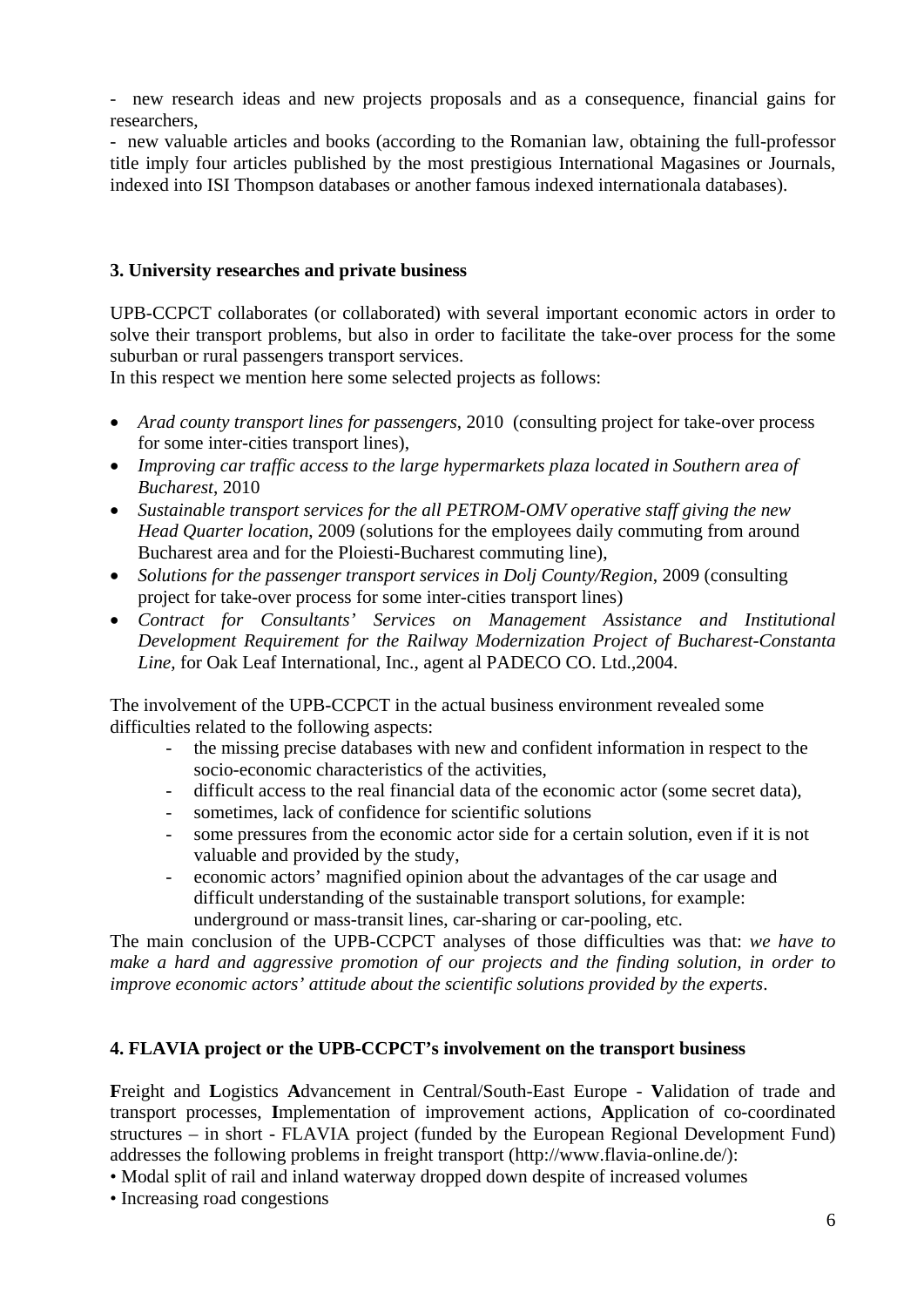- Big delays of freight trains at border crossings
- Obsolete terminal technique
- Mental barriers of market players against intermodal transport

The approach of the project is *logistic process oriented with the aim to improve intermodal cargo flows instead of the building of new infrastructure*. This can avoid or concentrate investment funds. Through the logistical approach and instruments being used (like e.g. benchmarking, accessibility analyses, running time and bottleneck analyses, implementation of quality standards) new and innovative measures for a better interconnectivity of the regions will be developed and implemented. Also the exchange of knowledge and the promotion of bestpractice are elements of the project.

The FLAVIA logistic corridor project involves partners from Austria, the Czech Republic, Germany, Hungary, Poland, Romania and Slovakia. From Romania the only partner is our UPB-CCPCT centre. Improving logistic flows among the involved regions will contribute to the integration of markets in the enlarged European Union.

FLAVIA contributes to the three INTERREG CENTRAL programme goals:

- 1. Strengthening territorial cohesion, by:
	- o Reducing of organizational, technical and administrative barriers in the intermodal logistic channels
	- o Further development of the logistic and trade relations between CE and SEE and the Black Sea/TRACECA countries
- 2. Promoting internal integration, by:
	- o Reducing of organizational, technical and administrative obstacles of intermodal logistic chains to facilitate the free transport of goods
	- o Establishing different national and trans-national alliances regions, transport and terminal operators
- 3. Enhancing the competitiveness, by:
	- o Supporting the harbor development at the Black Sea
	- o Improved accessibility by reducing bottlenecks
	- o Elaborating concepts for the intermodal security enhancement
	- o Elaboration of ways to green logistics

Concrete results will be:

- Establishment of a ministry group economy, environment and transport for communicating the project results in form of policy papers
- Intermodal Wiki
- FLAVIA Road Show
- IT Tool to analyze accessibility
- Measures to overcome the existing problems and TEN-T recommendations in form of evaluated lists for ministry group
- Brochure "From Truck to Train"
- Concept for rail and terminal alliances
- Findings in efficient increasing
- Pre-feasibility studies intermodal rail, inland waterway and intermodal terminal development
- Extension of the transport corridor Central-Southeast Towards Black Sea/ TRACECA countries